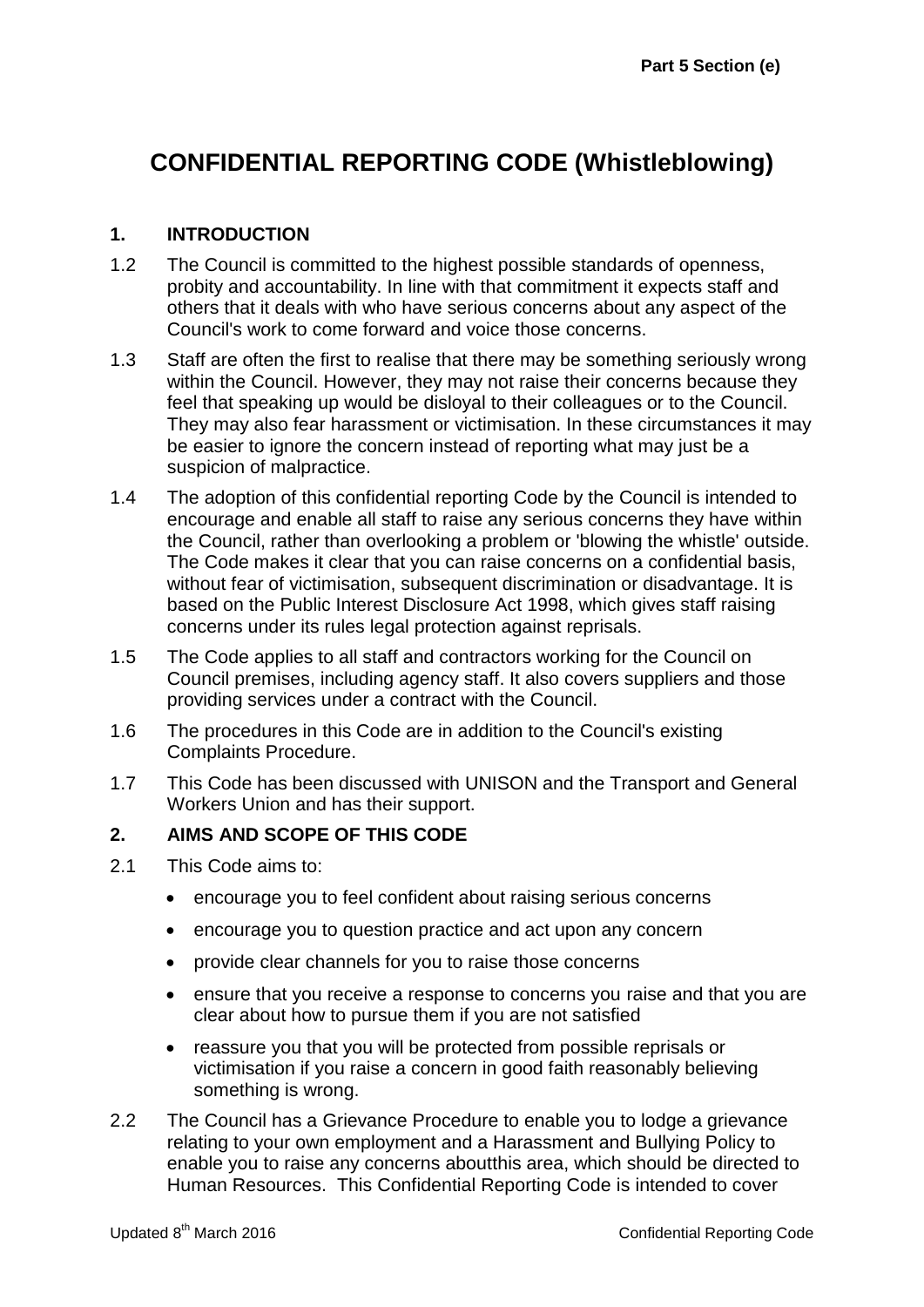major concerns you might have that fall outside the scope of other procedures. Such concerns might include:

- conduct which is an offence or a breach of law
- disclosures related to miscarriages of justice
- health and safety risks, including risks to the public as well as other staff
- damage to the environment
- the unauthorised use of public funds
- possible fraud and corruption
- sexual or physical abuse of clients, or
- other unethical conduct.
- 2.3 Any serious concerns that you have about any aspect of service provision or the conduct of staff or councillors of the Council or others acting on behalf of the Council can be reported under the Confidential Reporting Code. This could be about something that:
	- makes you feel uncomfortable in terms of your past experience or what you know about standards set by the Council; or
	- is against the Council's Standing Orders and policies; or
	- falls below established standards of practice; or
	- amounts to improper conduct.
- 2.4 This Code does not replace the corporate complaints procedure.

#### **3. SAFEGUARDS**

#### **Harassment or Victimisation**

- 3.1 The Council is committed to good practice and high standards and wants to be supportive of staff.
- 3.2 The Council recognises that making the decision to report a concern can be difficult. If what you are saying is true, you should have nothing to fear because you will be doing your duty to the Council and those for whom you are providing a service.
- 3.3 The Council will not tolerate any harassment or victimisation (including informal pressures) of someone raising something of concern to them and will take appropriate action to protect you against this when you raise a concern in good faith.
- 3.4 Any investigation into allegations of potential malpractice will not influence or be influenced by any disciplinary or redundancy procedures that already affect you.

# **4. CONFIDENTIALITY**

4.1 All concerns raised will be treated in confidence and every effort will be made not to reveal your identity if you so wish. At the appropriate time, however, you may need to come forward as a witness.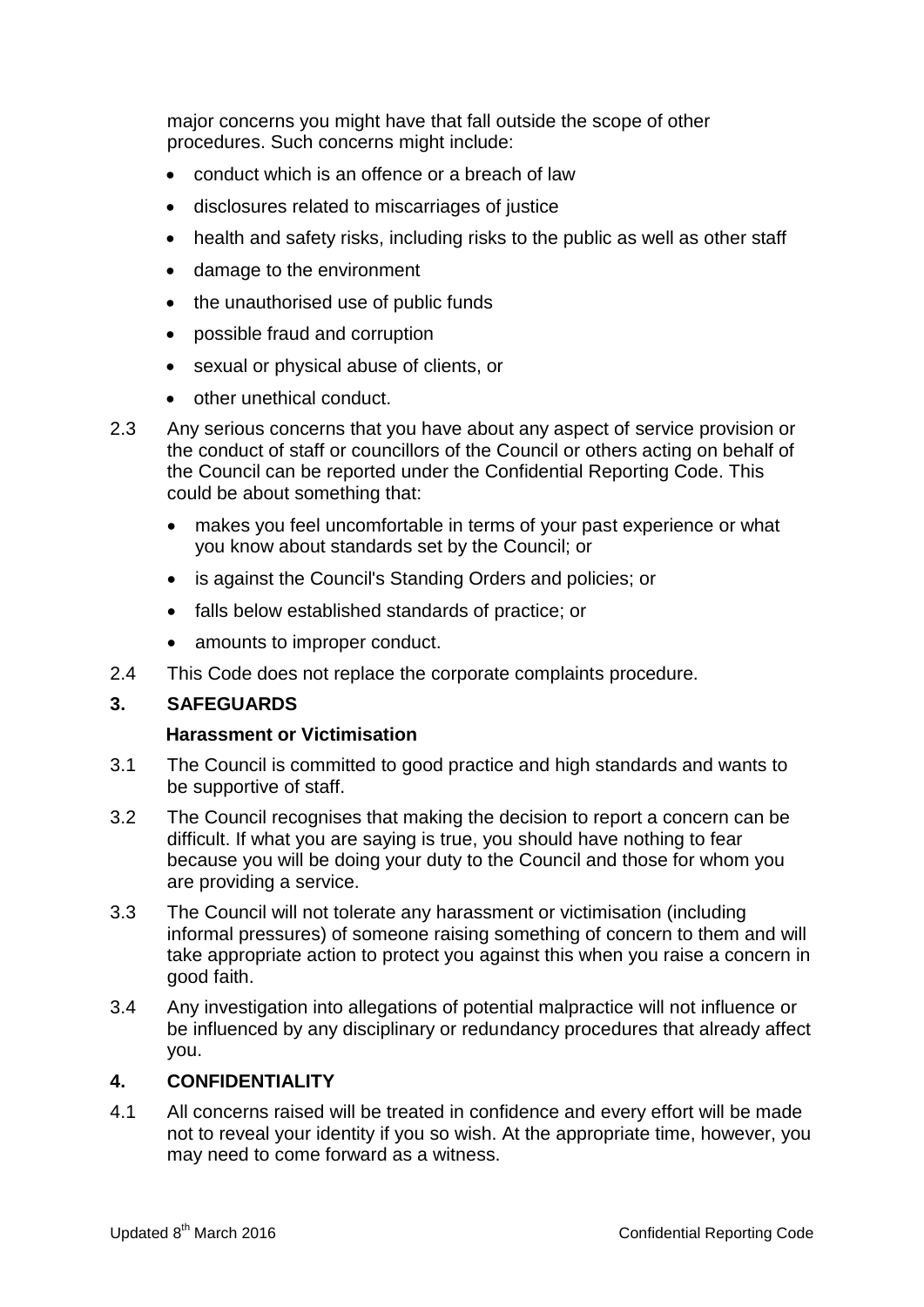# **5. ANONYMOUS ALLEGATIONS**

- 5.1 This Code encourages you to put your name to your allegation whenever possible.
- 5.2 Concerns expressed anonymously are much less powerful but will be considered at the discretion of the Council.
- 5.3 In deciding whether to consider anonymous concerns the following are some of the factors which will be taken into account :
	- the seriousness of the issues raised
	- the credibility of the concern; and
	- the likelihood of confirming the allegation from attributable sources

# **6 UNTRUE ALLEGATIONS**

6.1 If you make an allegation in good faith, but it is not confirmed by the investigation, no action will be taken against you. If, however, you make an allegation frivolously, maliciously or for personal gain, disciplinary action may be taken against you in accordance with the Council's disciplinary procedures.

#### **7 HOW TO RAISE A CONCERN**

- 7.1 As a first step, you should normally raise concerns with your immediate manager or their manager. This depends, however, on the seriousness and sensitivity of the issues involved and who is suspected of the malpractice. For example, if you believe that your management is involved, you should approach the Chief Executive, Chief Finance Officer, Monitoring Officer, or Audit Services.
- 7.2 Concerns may be raised verbally or in writing. If you wish to make a written report it is best to use the following format:
	- the background and history of your concern (giving relevant dates);
	- the reason why you are particularly concerned about the situation.
- 7.3 The earlier you express your concern the easier it is to take action.
- 7.4 Although you are not expected to prove beyond doubt the truth of an allegation you make, you will need to demonstrate to the person you contact that there are reasonable grounds for your concern.
- 7.5 You can obtain advice/guidance on how to pursue matters of concern from:

| <b>Chief Executive</b>       | Roberto Tambini       | (01784446250) |
|------------------------------|-----------------------|---------------|
| <b>Chief Finance Officer</b> | <b>Terry Collier</b>  | (01784446296) |
| <b>Monitoring Officer</b>    | <b>Michael Graham</b> | (01784446227) |
|                              |                       |               |
| Internal Audit Manager       | <b>Punita Talwar</b>  | (01784446454) |
| <b>Principal Solicitor</b>   | Victoria Statham      | (01784446241) |
| <b>Human Resources</b>       | Debbie O'Sullivan     | (01784446289) |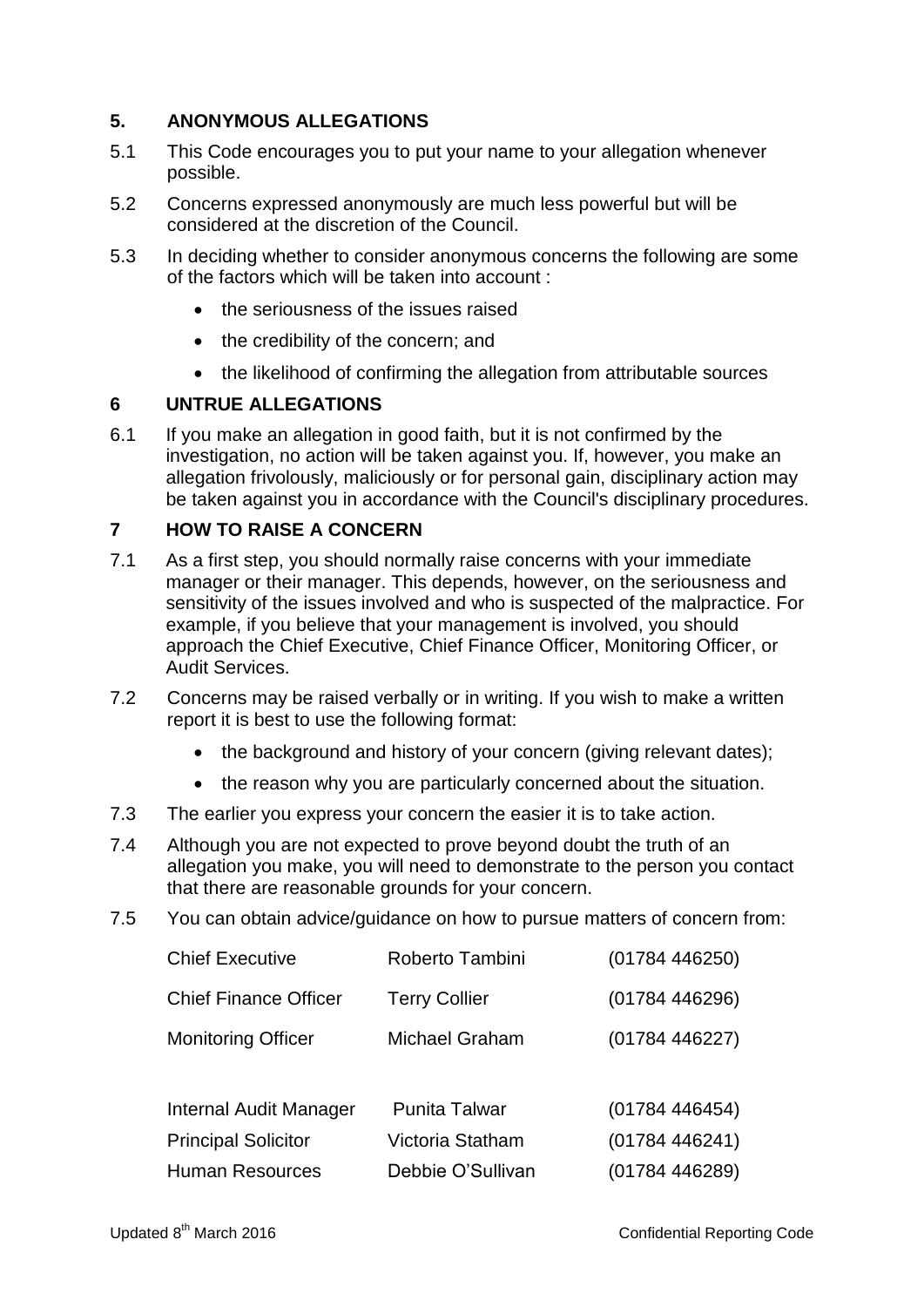Manager (where specifically relates to a Human Resources matter)

7.6 In addition you could contact any of the following:-

The Chairman or Vice Chairman of the Members' Code of Conduct Committee: the Council has a Members' Code of Conduct Committee, the purpose of which is to help the Council operate to the highest ethical standards. Both the Chairman and Vice-Chairman are non-councillors and can be approached for advice. Their details can be obtained from Committee Services on 01784 446240/444243 or found on the Council's web site; or

Public Concern at Work - This is a registered charity which seeks to ensure that concerns about serious malpractice are properly raised and addressed in the workplace and they can be contacted on 020 7404 6609; or

Your trade union or professional body.

- 7.7 You may wish to consider discussing your concern with a colleague first and you may find it easier to raise the matter if there are two (or more) of you who have had the same experience or concerns.
- 7.8 You may invite your trade union, professional association representative or a friend to be present during any meetings or interviews in connection with the concerns you have raised.

# **8. HOW THE COUNCIL WILL RESPOND**

- 8.1 The Council will always respond to your concerns. Do not forget that testing out your concerns is not the same as either accepting or rejecting them.
- 8.2 If you raise a concern with your manager which they feel is beyond the scope of their authority or of a serious nature they will refer it to the Monitoring Officer rather than dealing with it personally.
- 8.3 Where appropriate, the matters you raise may:
	- be investigated by managers, audit services, or through the disciplinary process
	- be referred to the police
	- be referred to the external auditor
	- form the subject of an independent inquiry.
- 8.4 In order to protect individuals and those accused of misdeeds or possible malpractice, initial enquiries will be made to decide whether an investigation is appropriate and, if so, what form it should take. The overriding principle for the Council is the public interest. Concerns or allegations which fall within the scope of specific procedures (for example grievance or sexual harassment) will normally be referred for consideration under those procedures.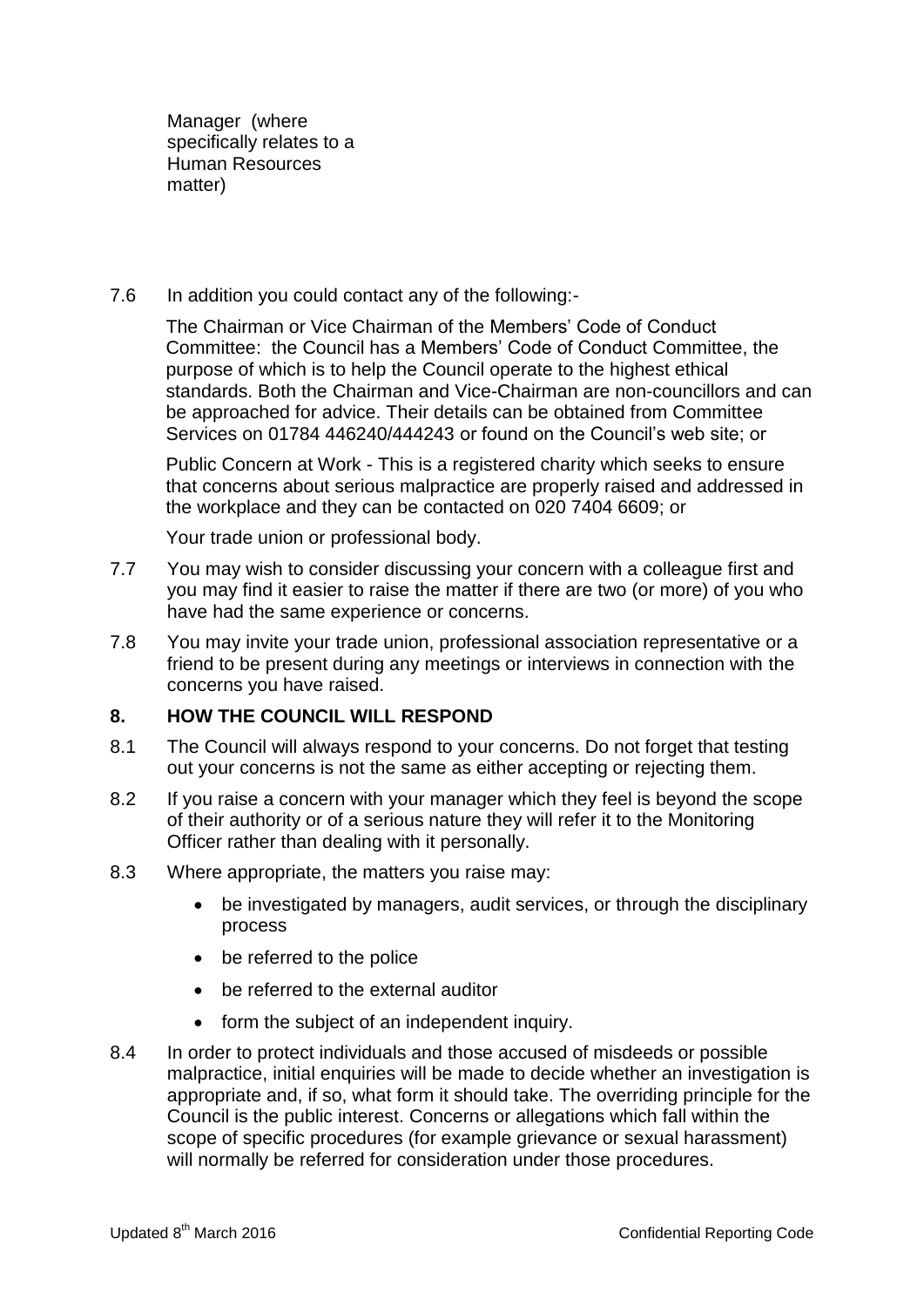- 8.5 Some concerns may be resolved by agreed action without the need for investigation. If urgent action is required this will be taken before any investigation is conducted.
- 8.6 Within ten working days of a concern being raised, the manager with whom you raise your concern or the Monitoring Officer will write to you:
	- acknowledging that your concern has been received
	- indicating how the Council propose to deal with the matter
	- giving an estimate of how long it will take to provide a final response
	- telling you whether any initial enquiries have been made
	- supplying you with information on staff support mechanisms, and
	- telling you whether further investigations will take place and if not, why not.
- 8.7 The amount of contact between the officers considering the issues and you will depend on the nature of the matters raised, the potential difficulties involved and the clarity of the information provided. If necessary, the Council will seek further information from you.
- 8.8 Where any meeting is arranged, which can be away from the offices or your place of work if you so wish, you can be accompanied by a union or professional association representative or a friend.
- 8.9 The Council will take steps to minimise any difficulties which you may experience as a result of raising a concern. For instance, if you are required to give evidence in criminal or disciplinary proceedings the Council will arrange for you to receive advice about the procedure.
- 8.10 The Council accepts that you need to be assured that the matter has been properly addressed and so, subject to legal constraints, will inform you of the outcome of any investigation.

# **9. THE RESPONSIBLE OFFICER**

9.1 The Council's Monitoring Officer has overall responsibility for the maintenance and operation of this Code. That officer will maintain a record of concerns raised and the outcomes (but in a form which does not endanger your confidentiality) and will report as necessary to the Council.

#### **10. HOW THE MATTER CAN BE TAKEN FURTHER**

- 10.1 This Code is intended to provide you with clear channels within the Council to raise concerns and the Council hopes you will be satisfied with any action taken. If you are not, and if you feel it is right to take the matter outside the Council, the following are possible contact points:
	- Public Concern at Work
	- the Council's external auditor
	- your trade union
	- your local Citizens Advice Bureau
	- relevant professional bodies or regulatory organisations